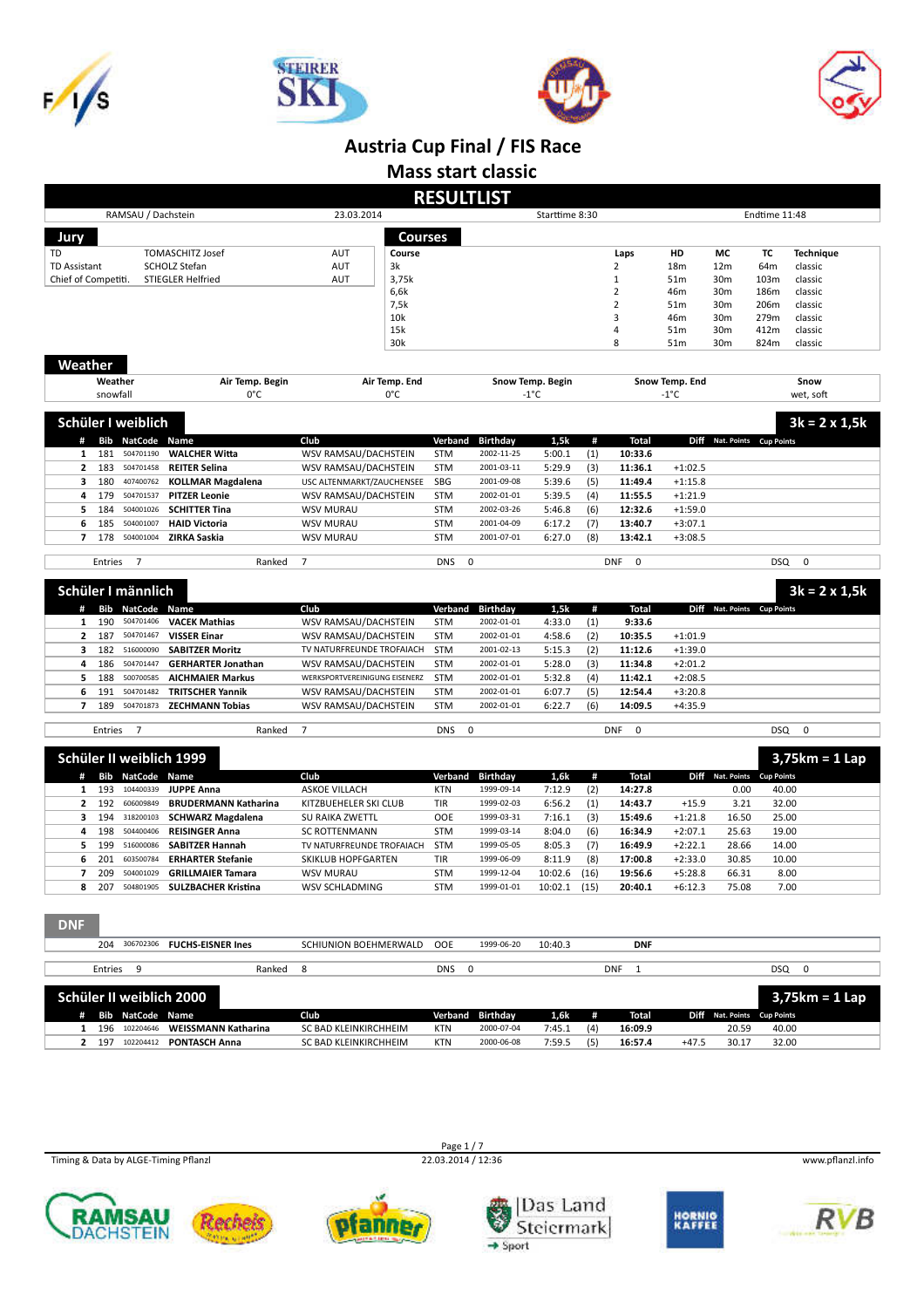

**DNS** 







#### **Austria Cup Final / FIS Race**

**Mass start classic**

| Rŀ<br>FSUITH | S |
|--------------|---|
|              |   |

| RESULILISI |                  |                           |                            |            |                  |        |      |         |           |                             |       |  |  |  |
|------------|------------------|---------------------------|----------------------------|------------|------------------|--------|------|---------|-----------|-----------------------------|-------|--|--|--|
|            | Bib NatCode Name |                           | Club                       |            | Verband Birthday | 1,6k   | #    | Total   |           | Diff Nat. Points Cup Points |       |  |  |  |
|            |                  | 202 516000092 HAMMER Nina | TV NATURFREUNDE TROFAIACH  | <b>STM</b> | 2000-03-02       | 8:13.5 | (10) | 17:00.9 | $+51.0$   | 30.87                       | 25.00 |  |  |  |
| 200        | 102204611        | <b>HINTEREGGER Laura</b>  | SC BAD KLEINKIRCHHEIM      | <b>KTN</b> | 2000-08-11       | 8:25.8 | (12) | 17:10.9 | $+1:01.0$ | 32.89                       | 19.00 |  |  |  |
| 203        | 402200638        | <b>MARCHL Stefanie</b>    | <b>SKIKLUB KUCHL</b>       | <b>SBG</b> | 2000-03-07       | 8:13.2 | (9)  | 17:23.5 | $+1:13.6$ | 35.43                       | 14.00 |  |  |  |
| 195        |                  | 407400716 WIELAND Melanie | USC ALTENMARKT/ZAUCHENSEE  | SBG        | 2000-02-14       | 8:18.9 | (11) | 18:02.1 | $+1:52.2$ | 43.22                       | 10.00 |  |  |  |
| 206        | 200500774        | <b>SCHREFEL Juliane</b>   | SCHICLUB GOESTLING-HOCHKAR | <b>NOE</b> | 2000-12-13       | 8:39.7 | (13) | 18:47.1 | $+2:37.2$ | 52.29                       | 8.00  |  |  |  |
| 205        | 628700163        | <b>ROTTHALER Emily</b>    | LL-CLUB REGION ANGERBERG   | TIR        | 2000-08-11       | 9:30.9 | (14) | 19:07.6 | $+2:57.7$ | 56.42                       | 7.00  |  |  |  |

| כמט        |                       |                    |                              |                               |            |                 |        |      |                           |      |                 |                  |                             |       |
|------------|-----------------------|--------------------|------------------------------|-------------------------------|------------|-----------------|--------|------|---------------------------|------|-----------------|------------------|-----------------------------|-------|
|            | 208                   |                    | 209200276 <b>SANZ Julia</b>  | <b>ERSTE SVG HOHE WAND</b>    | <b>NOE</b> | 2000-01-01      |        |      | <b>DNS</b>                |      |                 |                  |                             |       |
|            | Entries               | 9                  | Ranked                       | 8                             | <b>DNS</b> | $\mathbf{1}$    |        |      | $\mathbf 0$<br><b>DNF</b> |      |                 | DSQ              | $\mathbf 0$                 |       |
|            |                       |                    |                              |                               |            |                 |        |      |                           |      |                 |                  |                             |       |
|            |                       |                    | Schüler II männlich 1999     |                               |            |                 |        |      |                           |      |                 |                  | $6,6k = 2 \times 3,3k$      |       |
|            | #                     | <b>Bib NatCode</b> | <b>Name</b>                  | Club                          | Verband    | <b>Birthday</b> | 1.6k   | #    | 4.9k                      | #    | Total           |                  | Diff Nat. Points Cup Points |       |
|            | 124<br>$\mathbf{1}$   | 607400582          | <b>GLEIRSCHER Georg</b>      | <b>WSV NEUSTIFT</b>           | <b>TIR</b> | 1999-04-21      | 6:56.5 | (1)  | 20:10.3                   | (1)  | 25:42.8         |                  | 0.00                        | 40.00 |
|            | 120<br>$\overline{2}$ | 600200617          | <b>POSTL Thomas</b>          | <b>WSV ACHENKIRCH</b>         | TIR        | 1999-03-31      | 7:00.6 | (2)  | 20:10.7                   | (2)  | 25:54.1         | $+11.3$          | 1.28                        | 32.00 |
|            | 135<br>3              | 406800349          | <b>WALLINGER Daniel</b>      | <b>USV THALGAU</b>            | <b>SBG</b> | 1999-11-26      | 7:10.3 | (6)  | 20:21.6                   | (3)  | 25:56.2         | $+13.4$          | 1.52                        | 25.00 |
|            | 131<br>4              | 508200048          | <b>HACKENBERG Thomas</b>     | <b>UNSC KOBENZ</b>            | <b>STM</b> | 1999-06-25      | 7:13.2 | (10) | 20:37.4                   | (4)  | 26:08.6         | $+25.8$          | 2.93                        | 19.00 |
|            | 5<br>139              | 701900756          | <b>FISCHER Tobias</b>        | <b>SC EGG</b>                 | VBG        | 1999-10-30      | 7:10.6 | (7)  | 20:45.0                   | (7)  | 26:10.6         | $+27.8$          | 3.15                        | 14.00 |
|            | 130<br>6              | 301200273          | <b>MAHLER Laurin</b>         | SV BAD GOISERN                | <b>OOE</b> | 1999-04-18      | 7:09.7 | (5)  | 20:43.9                   | (6)  | 26:10.9         | $+28.1$          | 3.19                        | 10.00 |
|            | $\overline{7}$<br>123 | 504000939          | <b>SCHNEDL Christopher</b>   | <b>WSV MURAU</b>              | <b>STM</b> | 1999-01-13      | 7:09.2 | (4)  | 21:31.0                   | (12) | 27:17.2         | $+1:34.4$        | 10.71                       | 8.00  |
|            | 8<br>148              | 606007306          | <b>DAGN Florian</b>          | KITZBUEHELER SKI CLUB         | TIR        | 1999-01-01      | 7:27.5 | (14) | 21:24.0                   | (10) | 27:19.3         | $+1:36.5$        | 10.95                       | 7.00  |
|            | 127<br>9              | 516000088          | <b>FASCHING Gregor</b>       | TV NATURFREUNDE TROFAIACH     | <b>STM</b> | 1999-11-19      | 7:22.5 | (12) | 21:33.0                   | (13) | 27:31.6         | $+1:48.8$        | 12.34                       | 6.00  |
| 10         | 136                   | 606014998          | <b>ORTNER Markus</b>         | KITZBUEHELER SKI CLUB         | TIR        | 1999-03-09      | 7:32.5 | (15) | 21:46.0                   | (16) | 28:15.7         | $+2:32.9$        | 17.34                       | 5.00  |
| 11         | 137                   | 201100813          | <b>BANCALARI Jakob</b>       | SKIKLUB LILIENFELD            | <b>NOE</b> | 1999-03-28      | 7:39.5 | (17) | 22:59.5                   | (17) | 29:14.6         | $+3:31.8$        | 24.02                       | 5.00  |
| 12         | 141                   | 704900145          | <b>FINK Jakob</b>            | SV SULZBERG                   | <b>VBG</b> | 1999-09-11      | 7:59.3 | (20) | 23:06.1                   | (18) | 29:21.5         | $+3:38.7$        | 24.81                       | 5.00  |
| <b>DNF</b> |                       |                    |                              |                               |            |                 |        |      |                           |      |                 |                  |                             |       |
|            | 121                   | 102204994          | <b>OGERTSCHNIG Manuel</b>    | SC BAD KLEINKIRCHHEIM         | <b>KTN</b> | 1999-07-22      | 6:55.5 |      | 18:16.3                   |      | <b>DNF</b>      |                  |                             |       |
| <b>DNS</b> |                       |                    |                              |                               |            |                 |        |      |                           |      |                 |                  |                             |       |
|            |                       |                    | 132 504701315 PITZER Patrik  | WSV RAMSAU/DACHSTEIN          | <b>STM</b> | 1999-01-01      |        |      |                           |      | <b>DNS</b>      |                  |                             |       |
| <b>DSQ</b> |                       |                    |                              |                               |            |                 |        |      |                           |      |                 |                  |                             |       |
|            |                       |                    | 119 412600092 MRKONJIC Lukas | USV FUSCHL AM SEE             | SBG        | 1999-02-22      |        |      |                           |      | <b>DSQ</b>      |                  |                             |       |
|            |                       |                    |                              |                               |            |                 |        |      |                           |      | falsche Strecke |                  |                             |       |
|            | Entries               | 15                 | Ranked                       | 12                            | <b>DNS</b> | $\mathbf{1}$    |        |      | DNF<br>1                  |      |                 | DSQ <sub>1</sub> |                             |       |
|            |                       |                    | Schüler II männlich 2000     |                               |            |                 |        |      |                           |      |                 |                  | $6,6k = 2 \times 3,3k$      |       |
|            | #                     | <b>Bib NatCode</b> | Name                         | Club                          | Verband    | Birthday        | 1.6k   | #    | 4,9k                      | #    | <b>Total</b>    |                  | Diff Nat. Points Cup Points |       |
|            | 140<br>$\mathbf{1}$   | 302200397          | <b>RUCKENDORFER Jakob</b>    | UNION BAD LEONFELDEN          | <b>OOE</b> | 2000-07-03      | 7:11.8 | (9)  | 20:43.8                   | (5)  | 26:27.0         |                  | 5.01                        | 40.00 |
|            | $\mathbf{2}$<br>126   | 105000140          | <b>OGRIS Kevin</b>           | UNION LFL KOESTENBERG         | <b>KTN</b> | 2000-03-15      | 7:11.3 | (8)  | 20:49.7                   | (8)  | 26:37.1         | $+10.1$          | 6.16                        | 33.00 |
|            | 3<br>122              | 607400583          | <b>GLEIRSCHER Gotthard</b>   | <b>WSV NEUSTIFT</b>           | TIR        | 2000-06-08      | 7:08.1 | (3)  | 21:00.2                   | (9)  | 26:48.6         | $+21.6$          | 7.46                        | 27.00 |
|            | 129<br>4              | 309700139          | <b>PEIL Niklas</b>           | SU einDruck Eidenberg SLL     | <b>OOE</b> | 2000-07-25      | 7:21.9 | (11) | 21:28.5                   | (11) | 27:25.8         | $+58.8$          | 11.68                       | 22.00 |
|            | 134<br>5              | 500700586          | <b>AICHMAIER Stefan</b>      | WERKSPORTVEREINIGUNG EISENERZ | <b>STM</b> | 2000-01-01      | 7:36.1 | (16) | 21:35.5                   | (14) | 27:34.3         | $+1:07.3$        | 12.65                       | 18.00 |
|            | 6<br>125              | 209200222          | <b>HUBER Jonas</b>           | ERSTE SVG HOHE WAND           | <b>NOE</b> | 2000-08-09      | 7:22.9 | (13) | 21:35.8                   | (15) | 27:37.1         | $+1:10.1$        | 12.97                       | 15.00 |
|            | 138<br>$\overline{7}$ | 504701402          | <b>SCHLOEGEL Mario</b>       | WSV RAMSAU/DACHSTEIN          | <b>STM</b> | 2000-06-06      | 7:49.7 | (19) | 23:10.1                   | (19) | 29:21.4         | $+2:54.4$        | 24.80                       | 13.00 |
|            | 8<br>128              | 606101502          | <b>WINDBICHLER Florian</b>   | SKICLUB KOESSEN               | TIR        | 2000-01-04      | 7:44.5 | (18) | 23:35.3                   | (21) | 29:39.1         | $+3:12.1$        | 26.80                       | 12.00 |
|            | 9<br>144              | 302200399          | <b>SCHWARZ Manuel</b>        | UNION BAD LEONFELDEN          | <b>OOE</b> | 2000-12-02      | 8:00.7 | (22) | 23:22.5                   | (20) | 30:00.0         | $+3:33.0$        | 29.17                       | 11.00 |

 147 504701459 **PRUGGER Leonhard** WSV RAMSAU/DACHSTEIN STM 2000-01-01 8:00.2 (21) 23:37.5 (22) **30:26.3** +3:59.3 32.16 10.00 150 400100667 **DANKL Markus** SKICLUB MARIA ALM SBG 2000-12-09 8:11.3 (23) 24:09.6 (23) **30:34.7** +4:07.7 33.11 8.00 146 504701133 **PRUGGER Max** WSV RAMSAU/DACHSTEIN STM 2000-01-01 8:24.3 (25) 24:52.3 (24) **31:56.0** +5:29.0 42.33 6.00

 151 504701313 **VERMEULEN Michael** WSV RAMSAU/DACHSTEIN STM 2000-09-24 8:48.3 (26) 26:03.4 (26) **33:17.9** +6:50.9 51.62 5.00 145 203200502 **LAMPL Lorenz** SKIKLUB TUERNITZ NOE 2000-01-01 9:30.6 (27) 27:30.4 (27) **35:41.2** +9:14.2 67.88 5.00 149 504000999 **PURGSTALLER Philipp** WSV MURAU STM 2000-12-26 9:44.6 (28) 28:23.5 (28) **36:39.2** +10:12.2 74.46 5.00

Page 2 / 7

| Timing & Data by ALGE-Timing Pflanzl |  |
|--------------------------------------|--|
|                                      |  |

**DNF**





**13** 142 500700562 **STANGL Mathias** WERKSPORTVEREINIGUNG EISENERZ STM 2000-11-14<br>**14** 151 504701313 **VERMEULEN Michael** WSV RAMSAU/DACHSTEIN STM 2000-09-24









**RVB**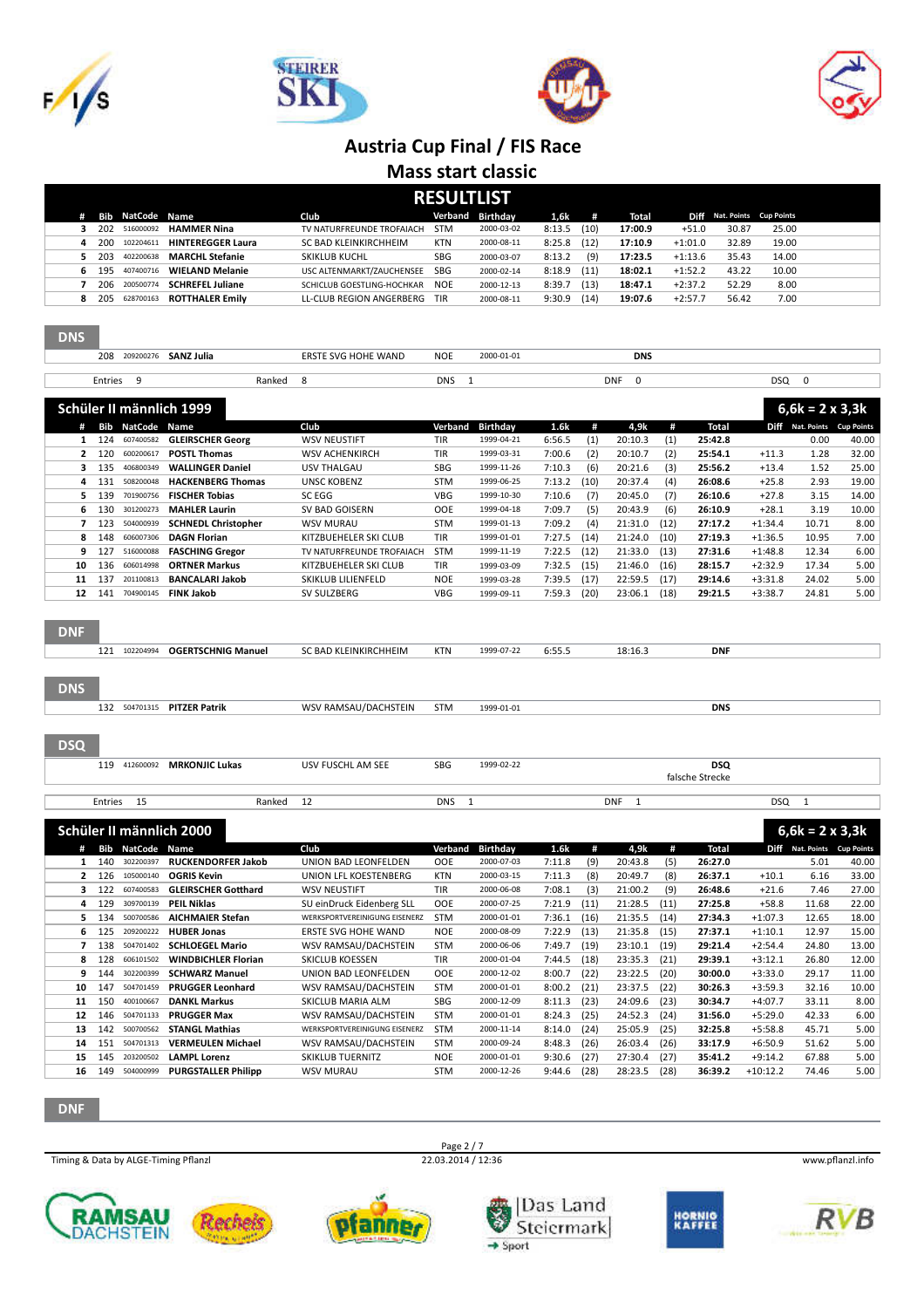







**Mass start classic**

|            | <b>RESULTLIST</b> |                         |                                  |                             |            |                  |         |     |                              |     |                |            |                         |                             |
|------------|-------------------|-------------------------|----------------------------------|-----------------------------|------------|------------------|---------|-----|------------------------------|-----|----------------|------------|-------------------------|-----------------------------|
|            | Bib               | NatCode                 | Name                             | Club                        |            | Verband Birthday | 1.6k    | #   | 4,9k                         | #   | <b>Total</b>   |            |                         | Diff Nat. Points Cup Points |
|            | 143               | 504701446               | <b>GERHARTER Matthaeus</b>       | WSV RAMSAU/DACHSTEIN        | <b>STM</b> | 2000-03-17       | 8:28.6  |     |                              |     | <b>DNF</b>     |            |                         |                             |
|            | 152               | 504001025               | <b>SCHITTER Mark</b>             | <b>WSV MURAU</b>            | <b>STM</b> | 2000-05-17       | 9:01.7  |     |                              |     | <b>DNF</b>     |            |                         |                             |
|            |                   |                         |                                  |                             |            |                  |         |     |                              |     |                |            |                         |                             |
| <b>DNS</b> |                   |                         |                                  |                             |            |                  |         |     |                              |     |                |            |                         |                             |
|            |                   | 133 508200049           | <b>HACKENBERG Christian</b>      | <b>UNSC KOBENZ</b>          | <b>STM</b> | 2000-11-07       |         |     |                              |     | <b>DNS</b>     |            |                         |                             |
|            |                   |                         |                                  |                             |            |                  |         |     |                              |     |                |            |                         |                             |
|            | Entries           | 19                      | Ranked                           | 16                          | <b>DNS</b> | -1               |         |     | $\overline{2}$<br><b>DNF</b> |     |                | DSQ        | $\mathbf 0$             |                             |
|            |                   |                         |                                  |                             |            |                  |         |     |                              |     |                |            |                         |                             |
|            |                   | Jugend I weiblich       |                                  |                             |            |                  |         |     |                              |     |                |            | $7,5k = 2 \times 3,75k$ |                             |
|            | Bib               | <b>NatCode</b>          | Name                             | Club                        | Verband    | <b>Birthday</b>  | 1,6k    | #   | 5,35k                        | #   | <b>Total</b>   |            |                         | Diff Nat. Points Cup Points |
| 1          | 211               | 407400668               | <b>OBERTHALER Kristina</b>       | USC ALTENMARKT/ZAUCHENSEE   | SBG        | 1998-03-29       | 7:28.6  | (1) | 23:12.4                      | (1) | 30:44.0        |            | 0.00                    | 40.00                       |
| 2          | 213               | 412600100               | <b>EDLINGER Carina</b>           | USV FUSCHL AM SEE           | <b>SBG</b> | 1998-08-13       | 7:29.8  | (2) | 23:13.5                      | (2) | 30:58.4        | $+14.4$    | 1.37                    | 32.00                       |
| 3          | 215               | 508200039               | <b>DICHTL Sabrina</b>            | <b>UNSC KOBENZ</b>          | <b>STM</b> | 1998-10-09       | 7:35.1  | (3) | 24:09.8                      | (3) | 32:14.9        | $+1:30.9$  | 8.63                    | 25.00                       |
| 4          | 214               | 113000178               | <b>GRABER Julia</b>              | SPORTUNION ROSENBACH        | <b>KTN</b> | 1998-04-06       | 7:36.4  | (4) | 24:11.1                      | (4) | 32:28.9        | $+1:44.9$  | 9.96                    | 19.00                       |
| 5          | 212               | 400100652               | <b>MACHREICH Magdalena</b>       | <b>SKICLUB MARIA ALM</b>    | SBG        | 1998-07-14       | 7:37.6  | (5) | 25:58.8                      | (5) | 35:30.7        | $+4:46.7$  | 27.21                   | 14.00                       |
| 6          | 216               | 209200167               | <b>ESLETZBICHLER Nikol</b>       | ERSTE SVG HOHE WAND         | <b>NOE</b> | 1998-06-14       | 8:28.0  | (6) | 28:21.5                      | (6) | 38:22.9        | $+7:38.9$  | 43.55                   | 10.00                       |
|            | 218               | 606013081               | <b>KRIMBACHER Lisa</b>           | KITZBUEHELER SKI CLUB       | <b>TIR</b> | 1998-07-15       | 9:53.5  | (7) | 32:23.3                      | (7) | 47:31.4        | $+16:47.4$ | 95.60                   | 8.00                        |
| 8          | 219               | 606009845               | <b>KOHLREITER Theresa</b>        | KITZBUEHELER SKI CLUB       | <b>TIR</b> | 1998-08-13       | 10:17.0 | (8) | 33:45.2                      | (8) | 47:47.1        | $+17:03.1$ | 97.09                   | 7.00                        |
| 9          | 217               | 606008340               | <b>JOECHL Antonia</b>            | KITZBUEHELER SKI CLUB       | <b>TIR</b> | 1998-09-04       | 10:40.1 | (9) | 38:50.5                      | (9) | 54:37.5        | $+23:53.5$ | 136.04                  | 6.00                        |
|            |                   |                         |                                  |                             |            |                  |         |     |                              |     |                |            |                         |                             |
|            | Entries           | 9                       | Ranked                           | 9                           | <b>DNS</b> | $\Omega$         |         |     | <b>DNF</b><br>0              |     |                | <b>DSQ</b> | $\mathbf 0$             |                             |
|            |                   |                         |                                  |                             |            |                  |         |     |                              |     |                |            |                         |                             |
|            | Jugend I männlich |                         |                                  |                             |            |                  |         |     |                              |     |                |            | $10,0k = 3x3,3k$        |                             |
|            |                   | <b>Bib NatCode Name</b> |                                  | Club                        | Verband    | Birthday         | 3,3k    | #   | 6,6k                         | #   | <b>Total</b>   |            |                         | Diff Nat. Points Cup Points |
| 1          | 155               | 104400276               | <b>OBERHAUSER Magnus</b>         | <b>ASKOE VILLACH</b>        | <b>KTN</b> | 1998-09-27       | 12:04.3 | (3) | 23:56.7                      | (1) | 36:07.5        |            | 0.00                    | 40.00                       |
|            | 220               | 401200256               | <b>MUEHLBACHER Frederik</b>      | <b>HSV Saalfelden</b>       | <b>SBG</b> | 1998-01-30       | 12:06.0 | (5) | 24:04.0                      | (2) | 36:38.9        | $+31.4$    | 2.54                    | 33.00                       |
| 3          | 154               | 108700087               | <b>STEINER Nico</b>              | ASKOE WSV STALL-WILDEGG     | <b>KTN</b> | 1998-01-22       | 12:02.1 | (1) | 24:19.5                      | (4) | 37:10.9        | $+1:03.4$  | 5.12                    | 27.00                       |
| 4          | 156               | 504701777               | <b>MALLE Georg</b>               | WSV RAMSAU/DACHSTEIN        | <b>STM</b> | 1998-05-25       | 12:04.9 | (4) | 24:07.4                      | (3) | 37:31.9        | $+1:24.4$  | 6.81                    | 22.00                       |
|            | 1 <sub>0</sub>    |                         | $200700124$ COUNSIDERED Flashers | CH ain David, Fidenhaus CH. | $\sim$     | 1009 01:20       | 12.02.5 | (2) | 24.24.5                      | (5) | <b>37.50 A</b> | .4.50E     | 0.02                    | 10.00                       |

|    | 153       | 309700124 | <b>SCHWENTNER Florian</b>   | SU einDruck Eidenberg SLL     | <b>OOE</b> | 1998-01-30 | 12:03.5 | (2)  | 24:31.5 | (5)  | 37:58.0 | $+1:50.5$  | 8.92  | 18.00 |
|----|-----------|-----------|-----------------------------|-------------------------------|------------|------------|---------|------|---------|------|---------|------------|-------|-------|
|    | 164<br>6. | 105000172 | <b>POSRATSCHNIG Stephan</b> | UNION LFL KOESTENBERG         | <b>KTN</b> | 1998-01-25 | 12:07.6 | (6)  | 25:16.8 | (6)  | 39:19.0 | $+3:11.5$  | 15.46 | 15.00 |
|    | 162       | 16100090  | <b>MRAZ Samuel</b>          | <b>KSG</b>                    | <b>KTN</b> | 1998-07-02 | 12:28.2 | (7)  | 25:49.0 | (7)  | 39:54.3 | $+3:46.8$  | 18.31 | 13.00 |
|    | -157      | 500700523 | <b>SCHICHO Christian</b>    | WERKSPORTVEREINIGUNG EISENERZ | <b>STM</b> | 1998-08-01 | 12:39.5 | (8)  | 26:18.8 | (8)  | 40:40.2 | $+4:32.7$  | 22.02 | 12.00 |
|    | 158       | 504701327 | <b>PITZER Lucas</b>         | WSV RAMSAU/DACHSTEIN          | <b>STM</b> | 1998-09-29 | 12:53.3 | (9)  | 26:49.0 | (9)  | 41:16.1 | $+5:08.6$  | 24.92 | 11.00 |
| 10 | 159       | 600100764 | <b>NASCHBERGER Julian</b>   | SV ACHENSEE                   | <b>TIR</b> | 1998-05-18 | 13:34.6 | (10) | 28:43.4 | (10) | 45:00.6 | $+8:53.1$  | 43.04 | 10.00 |
| 11 | 165       | 516000098 | <b>SIMBUERGER Thomas</b>    | TV NATURFREUNDE TROFAIACH     | <b>STM</b> | 1998-11-17 | 14:51.9 | (11) | 31:44.0 | (11) | 49:13.4 | $+13:05.9$ | 63.45 | 8.00  |
| 12 | 160       | 606012000 | <b>WIBMER Ingo</b>          | KITZBUEHELER SKI CLUB         | <b>TIR</b> | 1998-05-14 | 15:33.6 | (12) | 33:03.2 | (12) | 51:02.7 | $+14:55.2$ | 72.28 | 6.00  |
| 13 | 161       | 606008728 | <b>EMBACHER Alexander</b>   | KITZBUEHELER SKI CLUB         | <b>TIR</b> | 1998-10-23 | 15:35.2 | (13) | 33:22.1 | (13) | 52:34.1 | $+16:26.6$ | 79.66 | 5.00  |

#### DNF

|   | 163 | 407400818               | <b>STEINLECHNER Matthias</b> | USC ALTENMARKT/ZAUCHENSEE | <b>SBG</b>           | 1998-01-15       |          |        |                      |            | <b>DNF</b> |                      |                        |                      |
|---|-----|-------------------------|------------------------------|---------------------------|----------------------|------------------|----------|--------|----------------------|------------|------------|----------------------|------------------------|----------------------|
|   |     |                         |                              |                           |                      |                  |          |        |                      |            |            |                      |                        |                      |
|   |     | Entries 14              | Ranked                       | 13                        | <b>DNS</b>           | 0                |          |        | <b>DNF</b>           |            |            | DSQ                  | 0                      |                      |
|   |     |                         |                              |                           |                      |                  |          |        |                      |            |            |                      |                        |                      |
|   |     | Jugend II weiblich      |                              |                           |                      |                  |          |        |                      |            |            |                      | $10k = 3 \times 3,3k$  |                      |
| # |     | <b>Bib NatCode Name</b> |                              | Club                      |                      | Verband Birthday | 3,3k     | #      | 6.6k                 | #          | Total      | Diff                 | Nat. Points Cup Points |                      |
|   | 166 | 701900908               | <b>BERCHTOLD Jasmin</b>      | SC EGG                    | VBG                  | 1996-04-24       | 12:05.3  | (2)    | 24:51.0              | (1)        | 37:57.3    |                      | 0.00                   | 40.00                |
|   | 168 | 407400638               | <b>WALCHHOFER Barbara</b>    | USC ALTENMARKT/ZAUCHENSEE | <b>SBG</b>           | 1997-05-20       | 12:02.8  | (1)    | 25:16.0              | (2)        | 39:01.3    | $+1:04.0$            | 4.92                   | 32.00                |
|   | 167 | 628700145               | <b>ACHLEITNER Lisa</b>       | LL-CLUB REGION ANGERBERG  | TIR                  | 1997-01-18       | 12:08.5  | (3)    | 25:49.7              | (4)        | 39:20.0    | $+1:22.7$            | 6.36                   | 25.00                |
| 4 | 169 | 409600340               | <b>PFENNICH Julia</b>        | USC Maishofen             | <b>SBG</b>           | 1997-08-24       | 12:26.4  | (4)    | 25:47.2              | (3)        | 39:49.8    | $+1:52.5$            | 8.65                   | 19.00                |
|   |     |                         |                              | 1.11100110000010          | $\sim$ $\sim$ $\sim$ | $\cdots$         | $\cdots$ | $\sim$ | $\sim$ $\sim$ $\sim$ | $\sqrt{2}$ | .          | $\sim$ $\sim$ $\sim$ | $- - - -$              | $\sim$ $\sim$ $\sim$ |

|            | 5 171 | 508200024 | <b>HOCHFELNER Melanie</b> | UNSC KOBENZ                | <b>STM</b> | 1997-12-13 | 12:36.0 | (5)  | 26:50.1 | (5)  | 41:16.4 | $+3:19.1$ | 15.30 | 14.00 |
|------------|-------|-----------|---------------------------|----------------------------|------------|------------|---------|------|---------|------|---------|-----------|-------|-------|
|            | 6 172 | 603500717 | <b>ERHARTER Sabine</b>    | <b>SKIKLUB HOPFGARTEN</b>  | <b>TIR</b> | 1996-02-15 | 12:48.7 | (6)  | 27:12.4 | (6)  | 41:43.4 | $+3:46.1$ | 17.37 | 10.00 |
|            | 175   | 201100805 | <b>BRANDL Sabrina</b>     | SKIKLUB LILIENFELD         | <b>NOE</b> | 1996-12-21 | 13:51.4 | (7)  | 29:26.4 | (7)  | 45:18.0 | $+7:20.7$ | 33.87 | 8.00  |
|            | 8 170 | 200500599 | <b>ROSENEDER Theresa</b>  | SCHICLUB GOESTLING-HOCHKAR | <b>NOE</b> | 1996-03-16 | 14:02.8 | (9)  | 29:38.1 | (8)  | 45:33.2 | $+7:35.9$ | 35.03 | 7.00  |
|            | 9 176 | 401901212 | LUSCHAN Ina               | <b>WSV STROBL</b>          | <b>SBG</b> | 1996-11-11 | 13:57.9 | (8)  | 29:38.8 | (9)  | 45:59.3 | $+8:02.0$ | 37.04 | 6.00  |
| 10         | 174   | 606007296 | <b>JOECHL Viktoria</b>    | KITZBUEHELER SKI CLUB      | <b>TIR</b> | 1996-10-15 | 14:28.0 | (10) | 30:41.3 | (10) | 47:32.6 | $+9:35.3$ | 44.21 | 5.00  |
|            |       |           |                           |                            |            |            |         |      |         |      |         |           |       |       |
| <b>DNF</b> |       |           |                           |                            |            |            |         |      |         |      |         |           |       |       |

| ___ |     |           |                             |                         |     |            |        |            |
|-----|-----|-----------|-----------------------------|-------------------------|-----|------------|--------|------------|
|     | 173 | 402300908 | <b>MAIERHOFER Magdalena</b> | SC Leogang              | SBG | 1996-09-28 | 13:53. | <b>DNI</b> |
|     | 177 | 405900268 | <b>SCHARTNER Lisa</b>       | UNION SPORTCLUB FLACHAU | SBG | 1997-06-28 |        | <b>DNI</b> |
|     |     |           |                             |                         |     |            |        |            |

Timing & Data by ALGE-Timing Pflanzl 22.03.2014 / 12:36 www.pflanzl.info

Page 3 / 7<br>22.03.2014 / 12:36













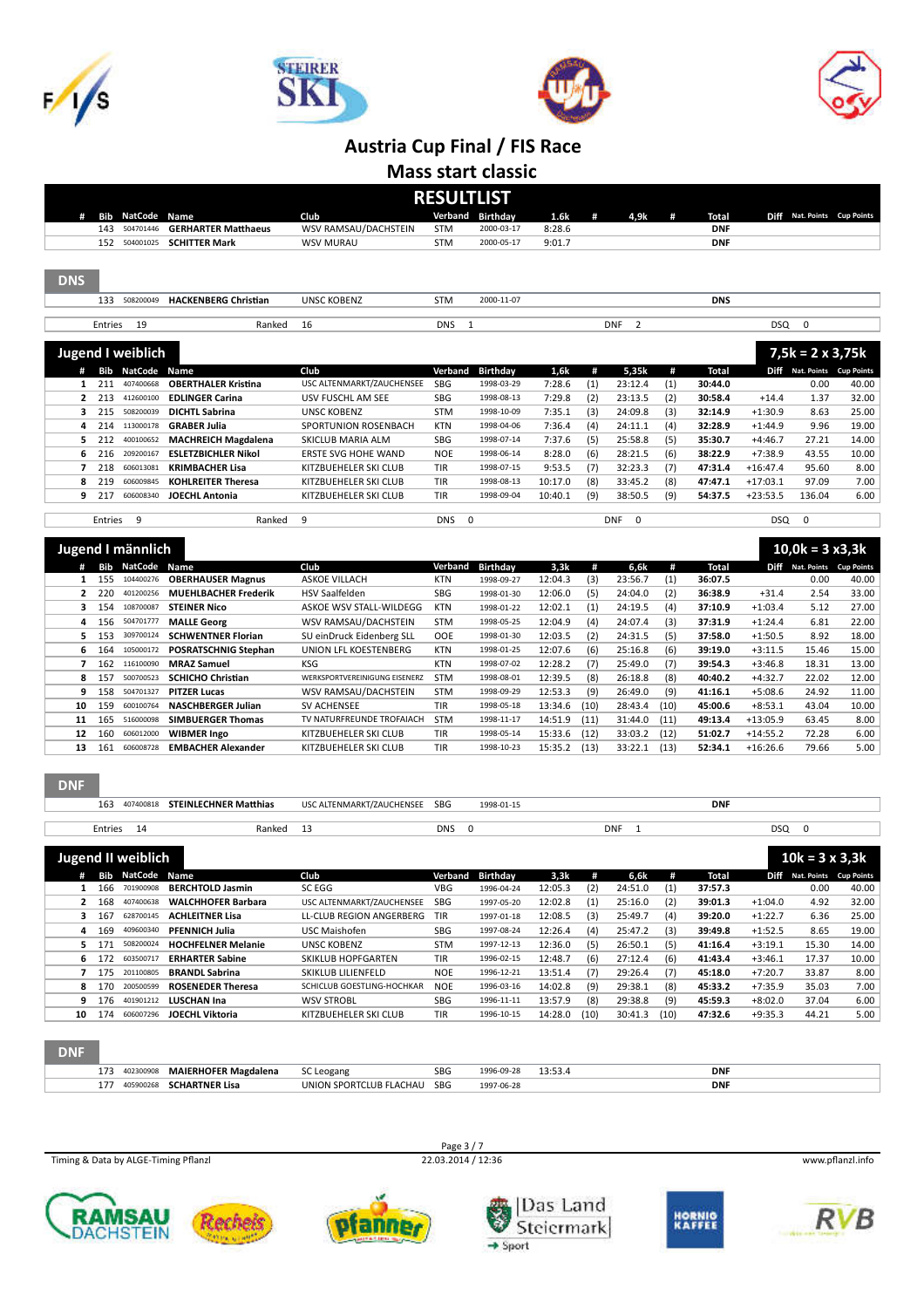







#### **Austria Cup Final / FIS Race Mass start classic**

| #              |            | <b>Bib NatCode Name</b> |                                                     | Club                                        | <b>RESULTLIST</b>        | Verband Birthday              | 3,3k               | #            | 6,6k                         | #            | Total                         |                          | Diff Nat. Points Cup Points         |                |
|----------------|------------|-------------------------|-----------------------------------------------------|---------------------------------------------|--------------------------|-------------------------------|--------------------|--------------|------------------------------|--------------|-------------------------------|--------------------------|-------------------------------------|----------------|
|                | Entries    | 12                      | Ranked                                              | 10                                          | <b>DNS</b>               | 0                             |                    |              | <b>DNF</b><br>$\overline{2}$ |              |                               | <b>DSQ</b>               | 0                                   |                |
|                |            | Jugend II männlich      |                                                     |                                             |                          |                               |                    |              |                              |              |                               |                          | $15k = 4 \times 3,75k$              |                |
| #              |            | <b>Bib NatCode</b>      | Name                                                | Club                                        | Verband                  | <b>Birthday</b>               | 5,35k              | #            | 11,25k                       | #            | <b>Total</b>                  |                          | Diff Nat. Points Cup Points         |                |
| 1              | 97         | 401900866               | <b>FOETTINGER Michael</b>                           | <b>WSV STROBL</b>                           | <b>SBG</b>               | 1997-06-12                    | 18:49.0            | (2)          | 38:31.3                      | (1)          | 51:18.8                       |                          | 0.00                                | 40.00          |
| 2              | 98         | 600100640               | <b>MOSER Benjamin</b>                               | <b>SV ACHENSEE</b>                          | <b>TIR</b>               | 1997-07-24                    | 18:56.0            | (5)          | 38:32.2                      | (3)          | 51:23.0                       | $+4.2$                   | 0.24                                | 33.00          |
| 3<br>4         | 99<br>108  | 403401819<br>113000162  | <b>RIEDLSPERGER Tobias</b><br><b>PREIML Michael</b> | SCHIKLUB SAALFELDEN<br>SPORTUNION ROSENBACH | <b>SBG</b><br><b>KTN</b> | 1996-10-08<br>1996-02-21      | 18:48.1<br>18:52.2 | (1)<br>(4)   | 38:31.8<br>38:34.2           | (2)<br>(5)   | 51:26.2<br>51:43.4            | $+7.4$<br>$+24.6$        | 0.42<br>1.40                        | 27.00<br>22.00 |
| 5              | 100        | 607400542               | <b>OFER Tobias</b>                                  | <b>WSV NEUSTIFT</b>                         | TIR                      | 1996-12-03                    | 18:50.0            | (3)          | 38:34.0                      | (4)          | 51:58.0                       | $+39.2$                  | 2.23                                | 18.00          |
| 6              | 105        | 209200146               | <b>WALDNER Matti</b>                                | <b>ERSTE SVG HOHE WAND</b>                  | <b>NOE</b>               | 1996-10-12                    | 18:57.0            | (6)          | 38:47.9                      | (6)          | 51:59.5                       | $+40.7$                  | 2.31                                | 15.00          |
| $\overline{ }$ | 104        | 606101469               | <b>MOOSMANN Tobias</b>                              | SKICLUB KOESSEN                             | TIR                      | 1997-04-03                    | 19:22.5            | (7)          | 40:02.8                      | (7)          | 53:36.1                       | $+2:17.3$                | 7.80                                | 13.00          |
| 8              | 110        | 504701086               | <b>VERMEULEN Moran</b>                              | WSV RAMSAU/DACHSTEIN                        | <b>STM</b>               | 1997-06-14                    | 19:23.3            | (8)          | 40:03.4                      | (8)          | 53:58.5                       | $+2:39.7$                | 9.08                                | 12.00          |
| 9              | 112        | 113000220               | <b>THALER Sebastian</b>                             | SPORTUNION ROSENBACH                        | <b>KTN</b>               | 1996-05-28                    | 19:24.1            | (9)          | 41:00.3                      | (9)          | 55:37.6                       | $+4:18.8$                | 14.71                               | 11.00          |
| 10<br>11       | 115<br>103 | 632800218<br>412600093  | <b>TASCHLER Martin</b><br><b>MRKONJIC Markus</b>    | NORDIC TEAM ABSAM<br>USV FUSCHL AM SEE      | TIR<br><b>SBG</b>        | 1997-08-11                    | 20:39.6<br>19:58.5 | (14)         | 42:13.5<br>42:09.5           | (11)         | 56:22.4<br>56:59.8            | $+5:03.6$<br>$+5:41.0$   | 17.26<br>19.38                      | 10.00          |
| 12             | 114        | 200500844               | <b>GANSER Manuel</b>                                | SCHICLUB GOESTLING-HOCHKAR                  | <b>NOE</b>               | 1996-07-26<br>1997-02-19      | 20:29.6            | (11)<br>(13) | 42:47.7                      | (10)<br>(13) | 57:23.0                       | $+6:04.2$                | 20.70                               | 8.00           |
| 13             | 113        | 113000174               | <b>GRABER Fabian</b>                                | SPORTUNION ROSENBACH                        | <b>KTN</b>               | 1997-10-24                    | 20:04.5            | (12)         | 42:26.6                      | (12)         | 57:34.6                       | $+6:15.8$                | 21.36                               |                |
| 14             | 106        | 412600094               | <b>EDLINGER Julian</b>                              | USV FUSCHL AM SEE                           | <b>SBG</b>               | 1996-09-18                    | 19:37.0            | (10)         | 43:58.8                      | (14)         | 58:01.3                       | $+6:42.5$                | 22.88                               |                |
| 15             | 116        | 504400387               | <b>SOELKNER Stefan</b>                              | <b>SC ROTTENMANN</b>                        | <b>STM</b>               | 1996-08-16                    | 21:40.1            | (16)         | 44:24.7                      | (15)         | 59:48.6                       | $+8:29.8$                | 28.98                               |                |
| 16             | 109        | 209200223               | <b>MAYERHOFER Simon</b>                             | <b>ERSTE SVG HOHE WAND</b>                  | <b>NOE</b>               | 1996-06-22                    | 21:09.6            | (15)         | 45:52.7                      | (16)         | 1:01:53.3                     | $+10:34.5$               | 36.07                               |                |
| <b>DNF</b>     |            |                         |                                                     |                                             |                          |                               |                    |              |                              |              |                               |                          |                                     |                |
|                | 101        | 307301734               | <b>LEODOLTER Philipp</b>                            | SC Hohenzell                                | <b>OOE</b>               | 1997-08-07                    |                    |              |                              |              | <b>DNF</b>                    |                          |                                     |                |
|                | 102        | 209200173               | <b>DEISER Felix</b>                                 | ERSTE SVG HOHE WAND                         | <b>NOE</b>               | 1997-01-03                    |                    |              |                              |              | <b>DNF</b>                    |                          |                                     |                |
|                | 107        | 403401998               | <b>DUCI Patrick</b>                                 | SCHIKLUB SAALFELDEN                         | <b>SBG</b>               | 1997-01-20                    | 20:43.6            |              |                              |              | <b>DNF</b>                    |                          |                                     |                |
|                | 111        | 606004263               | <b>DAGN Andreas</b>                                 | KITZBUEHELER SKI CLUB                       | TIR                      | 1997-01-12                    | 21:21.9            |              |                              |              | <b>DNF</b>                    |                          |                                     |                |
| <b>DNS</b>     |            |                         |                                                     |                                             |                          |                               |                    |              |                              |              |                               |                          |                                     |                |
|                | 117        | 632800107               | <b>DEUSCHL Christian</b>                            | NORDIC TEAM ABSAM                           | TIR                      | 1997-04-20                    |                    |              |                              |              | <b>DNS</b>                    |                          |                                     |                |
|                | Entries    | 21                      | Ranked                                              | 16                                          | <b>DNS</b>               | 1                             |                    |              | <b>DNF</b><br>4              |              |                               | <b>DSQ</b>               | $\mathbf 0$                         |                |
|                |            | Junioren männlich       |                                                     |                                             |                          |                               |                    |              |                              |              |                               |                          | $30k = 8 \times 3,75k$              |                |
| #<br>1         | Bib<br>14  | NatCode<br>308400145    | Name<br><b>KUGLER Simon</b>                         | Club<br>SU Liebenau                         | Verband<br><b>OOE</b>    | <b>Birthday</b><br>1994-10-07 | 9.1k<br>30:05.8    | #<br>(8)     | 20.35k<br>1:06:24.8          | #<br>(9)     | <b>Total</b><br>1:39:37.4     |                          | Diff Nat. Points Cup Points<br>5.83 | 24.00          |
| $\overline{2}$ | 15         | 113000146               | <b>KATTNIG Fabian</b>                               | SPORTUNION ROSENBACH                        | <b>KTN</b>               | 1994-01-13                    | 30:47.7            | (16)         | 1:08:13.8                    | (12)         | 1:42:41.0                     | $+3:03.6$                | 11.38                               | 20.00          |
| з              | 18         | 318200096               | <b>THIER Maximilian</b>                             | SU RAIKA ZWETTL                             | <b>OOE</b>               | 1995-02-14                    | 30:39.7            | (15)         | 1:10:08.3                    | (16)         | 1:45:43.2                     | $+6:05.8$                | 16.89                               | 17.00          |
| 4              | 22         | 304600306               | <b>DOPPELREITER Martin</b>                          | <b>SC WALDZELL</b>                          | <b>OOE</b>               | 1994-07-20                    | 31:31.0            | (20)         | 1:12:10.7                    | (24)         | 1:47:40.1                     | $+8:02.7$                | 20.43                               | 15.00          |
| 5              | 30         | 104500829               | <b>ORTER Philipp</b>                                | Sv Villach                                  | <b>KTN</b>               | 1994-02-16                    | 31:33.5            | (24)         | 1:12:18.7                    | (25)         | 1:48:49.9                     | $+9:12.5$                | 22.54                               | 13.00          |
| 6              | 31         | 400300807               | <b>ZLOEBL Thomas</b>                                | SKICLUB BAD GASTEIN                         | <b>SBG</b>               | 1994-12-31                    | 32:01.8            | (30)         | 1:15:53.0                    | (30)         | 1:53:35.3                     | $+13:57.9$               | 31.17                               | 11.00          |
| 7              | 27         | 407400514               | <b>STRANGER Thomas</b>                              | USC ALTENMARKT/ZAUCHENSEE                   | SBG                      | 1995-04-15                    | 33:23.0            | (31)         | 1:17:30.3                    | (31)         | 1:55:41.3                     | $+16:03.9$               | 34.99                               | 10.00          |
| 8              | 26         | 504701158<br>409000240  | <b>BAUER Daniel</b>                                 | WSV RAMSAU/DACHSTEIN                        | <b>STM</b>               | 1995-03-03                    | 33:26.7            | (32)         | 1:17:56.7                    | (33)         | 1:55:42.1                     | $+16:04.7$               | 35.01                               |                |
| 9<br>10        | 43<br>76   | 605400894               | <b>AUER Lukas</b><br><b>KAMMERLANDER Laurens</b>    | <b>USC FAISTENAU</b><br>SKIKLUB ST. JOHANN  | <b>SBG</b><br><b>TIR</b> | 1994-02-08<br>1994-04-06      | 34:54.0<br>36:00.7 | (34)<br>(39) | 1:19:34.6<br>1:22:05.0       | (34)<br>(39) | 2:01:05.5<br>2:03:03.6        | $+21:28.1$<br>$+23:26.2$ | 44.79<br>48.37                      |                |
| 11             | 25         | 409000233               | <b>EBNER Cornelius</b>                              | USC FAISTENAU                               | SBG                      | 1995-04-11                    | 36:34.3            | (45)         | 1:23:50.3                    | (44)         | 2:07:56.1                     | $+28:18.7$               | 57.22                               |                |
| 12             | 29         | 504701350               | <b>GREINER Christoph</b>                            | WSV RAMSAU/DACHSTEIN                        | <b>STM</b>               | 1995-07-05                    | 36:23.4            | (43)         | 1:26:45.9                    | (46)         | 2:09:02.2                     | $+29:24.8$               | 59.21                               |                |
| <b>DNF</b>     |            |                         |                                                     |                                             |                          |                               |                    |              |                              |              |                               |                          |                                     |                |
|                |            | 13 304600304            | GOTTHALMSEDER Alexander SC WALDZELL                 |                                             | <b>OOE</b>               | 1994-05-27                    | 30:38.9            |              |                              |              | <b>DNF</b>                    |                          |                                     |                |
|                |            | 19 306701741            | <b>STADLBAUER Sebastian</b>                         | SCHIUNION BOEHMERWALD                       | OOE                      | 1994-02-12                    | 34:33.5            |              |                              |              | <b>DNF</b>                    |                          |                                     |                |
|                |            | 59 504701108            | <b>GERHARTER Kajetan</b>                            | WSV RAMSAU/DACHSTEIN                        | <b>STM</b>               | 1994-04-13                    |                    |              |                              |              | <b>DNF</b>                    |                          |                                     |                |
|                |            |                         |                                                     |                                             |                          |                               |                    |              |                              |              |                               |                          |                                     |                |
| <b>DSQ</b>     |            |                         |                                                     |                                             |                          |                               |                    |              |                              |              |                               |                          |                                     |                |
|                |            | 48 318200084            | <b>ENZENHOFER Matthias</b>                          | SU RAIKA ZWETTL                             | OOE                      | 1994-04-12                    |                    |              |                              |              | <b>DSQ</b><br>falsche Strecke |                          |                                     |                |
|                | Entries    | 16                      | Ranked                                              | 12                                          | DNS                      | 0                             |                    |              | <b>DNF</b><br>3              |              |                               | DSQ                      | $\overline{1}$                      |                |
|                |            | Junioren weiblich       |                                                     |                                             |                          |                               |                    |              |                              |              |                               |                          | $15k = 4 \times 3,75k$              |                |
|                |            |                         |                                                     |                                             | Page 4 / 7               |                               |                    |              |                              |              |                               |                          |                                     |                |
|                |            |                         | Timing & Data by ALGE-Timing Pflanzl                |                                             | 22.03.2014 / 12:36       |                               |                    |              |                              |              |                               |                          | www.pflanzl.info                    |                |

 $\rightarrow$  Sport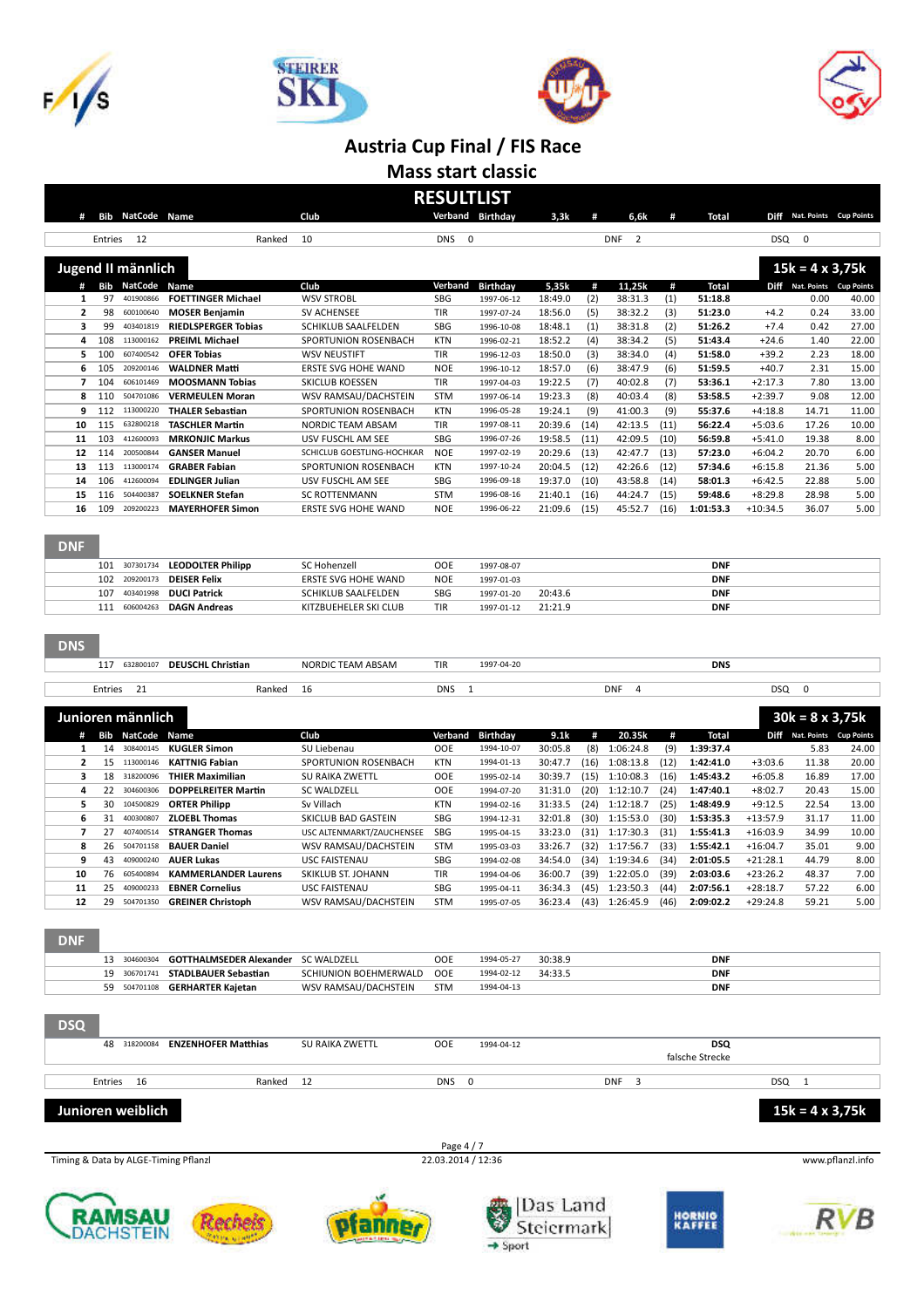







**Mass start classic**

| <b>RESULTLIST</b>                                                               |    |                         |                        |  |                               |            |                 |         |      |         |      |           |                         |       |                        |
|---------------------------------------------------------------------------------|----|-------------------------|------------------------|--|-------------------------------|------------|-----------------|---------|------|---------|------|-----------|-------------------------|-------|------------------------|
| #                                                                               |    | <b>Bib NatCode Name</b> |                        |  | Club                          | Verband    | <b>Birthday</b> | 5,35k   | #    | 11.25k  | #    | Total     | Diff                    |       | Nat. Points Cup Points |
|                                                                                 | 83 | 504400356               | <b>UNTERWEGER Lisa</b> |  | <b>SC ROTTENMANN</b>          | <b>STM</b> | 1995-02-04      | 19:30.1 | (6)  | 40:10.3 | (7)  | 54:17.8   |                         | 9.83  | 17.00                  |
|                                                                                 | 84 | 403000805               | <b>SEEBACHER Anna</b>  |  | SC Sparkasse Radstadt         | SBG        | 1994-03-09      | 19:45.1 | (8)  | 41:13.7 | (8)  | 55:57.1   | $+1:39.3$               | 15.46 | 13.00                  |
|                                                                                 | 86 | 401900862               | <b>ZIERLER Tina</b>    |  | <b>WSV STROBL</b>             | SBG        | 1995-08-13      | 20:55.8 | (9)  | 43:03.8 | (9)  | 58:06.0   | $+3:48.2$               | 22.77 | 11.00                  |
| 4                                                                               | 85 | 102100321               | <b>HAUSOTT Lisa</b>    |  | TURN-U. SPORTUNION KLAGENFURT | KTN        | 1994-02-21      | 22:13.4 | (11) | 45:58.7 | (12) | 1:02:21.6 | $+8:03.8$               | 37.27 | 9.00                   |
| 5.                                                                              | 88 | 504701511               | <b>ERHART Johanna</b>  |  | WSV RAMSAU/DACHSTEIN          | <b>STM</b> | 1995-02-26      | 24:19.3 | (15) | 50:27.2 | (15) | 1:08:59.5 | $+14:41.7$              | 59.85 | 8.00                   |
|                                                                                 |    |                         |                        |  |                               |            |                 |         |      |         |      |           |                         |       |                        |
| Entries 5<br>Ranked<br><b>DNS</b><br>$\overline{0}$<br><b>DNF</b><br>$^{\circ}$ |    |                         |                        |  |                               |            |                 |         |      |         |      | DSQ       | $\overline{\mathbf{0}}$ |       |                        |
| $-11 - 11$                                                                      |    | .                       |                        |  |                               |            |                 |         |      |         |      |           | .                       |       | ---                    |

| Allg.Klasse weiblich |  |    |                  |                         |                               |            |            |         |      |         |      |           |           | $15k = 4 \times 3,75k$ |                             |  |
|----------------------|--|----|------------------|-------------------------|-------------------------------|------------|------------|---------|------|---------|------|-----------|-----------|------------------------|-----------------------------|--|
|                      |  |    | Bib NatCode Name |                         | Club                          | Verband    | Birthday   | 5,35k   | Æ    | 11.25k  | #    | Total     |           |                        | Diff Nat. Points Cup Points |  |
|                      |  |    | 403000558        | <b>STADLOBER Teresa</b> | SC Sparkasse Radstadt         | <b>SBG</b> | 1993-02-01 | 18:49.3 | (3)  | 38:33.0 | (2)  | 51:25.8   |           | 0.07                   | 17.00                       |  |
|                      |  | 79 | 318200087        | <b>SCHWARZ Nathalie</b> | <b>SU RAIKA ZWETTL</b>        | <b>OOE</b> | 1993-07-29 | 18:55.8 | (4)  | 38:34.8 | (4)  | 51:40.5   | $+14.7$   | 0.90                   | 13.00                       |  |
|                      |  | 81 | 113000074        | MUSCHET Kerstin         | SPORTUNION ROSENBACH          | <b>KTN</b> | 1988-12-25 | 18:57.1 | (5)  | 39:10.6 | (5)  | 53:02.9   | $+1:37.1$ | 5.58                   | 11.00                       |  |
|                      |  | 91 | 102100289        | MILAZZI Anna-Maria      | TURN-U. SPORTUNION KLAGENFURT | KTN        | 1990-08-26 | 21:55.6 | (10) | 44:58.8 | (10) | 1:00:11.4 | $+8:45.6$ | 29.89                  | 9.00                        |  |
|                      |  |    |                  |                         |                               |            |            |         |      |         |      |           |           |                        |                             |  |

| "Klasse männlich"<br>Alig.Kias |        |            |            | --<br>. .<br>אי<br>. |
|--------------------------------|--------|------------|------------|----------------------|
| Entries                        | Ranked | <b>DNS</b> | <b>DNF</b> | <b>DSQ</b>           |

|    | #                    | <b>Bib</b> NatCode | Name                       | Club                          | Verband    | <b>Birthday</b> | 9.1k    | #    | 20.35k    | #    | Total     | <b>Diff</b> | <b>Nat. Points</b> | <b>Cup Points</b> |
|----|----------------------|--------------------|----------------------------|-------------------------------|------------|-----------------|---------|------|-----------|------|-----------|-------------|--------------------|-------------------|
|    |                      | 403401395          | TRITSCHER Bernhard         | SCHIKLUB SAALFELDEN           | SBG        | 1988-04-25      | 29:55.6 | (1)  | 1:05:46.3 | (1)  | 1:36:24.8 |             | 0.00               | 24.00             |
|    | 2                    | 704900083          | <b>BALDAUF Dominik</b>     | SV SULZBERG                   | <b>VBG</b> | 1992-04-23      | 29:56.3 | (2)  | 1:05:47.0 | (2)  | 1:36:45.7 | $+20.9$     | 0.63               | 20.00             |
|    | 3<br>12              | 102100158          | <b>HABENICHT Tobias</b>    | TURN-U. SPORTUNION KLAGENFURT | KTN        | 1993-09-27      | 29:57.3 | (3)  | 1:05:52.5 | (4)  | 1:37:29.8 | $+1:05.0$   | 1.97               | 17.00             |
|    | 8<br>4               | 704900078          | <b>HERBURGER Aurelius</b>  | SV SULZBERG                   | VBG        | 1990-03-12      | 30:04.2 | (7)  | 1:06:16.7 | (8)  | 1:38:09.5 | $+1:44.7$   | 3.17               | 15.00             |
|    | 5.<br>9              | 403000557          | <b>STADLOBER Luis</b>      | SC Sparkasse Radstadt         | SBG        | 1991-07-23      | 29:59.8 | (6)  | 1:06:04.9 | (6)  | 1:38:51.8 | $+2:27.0$   | 4.45               | 13.00             |
|    | 6<br>5.              | 611000389          | <b>BADER Markus</b>        | SC Waidring                   | <b>TIR</b> | 1988-11-14      | 30:25.3 | (12) | 1:07:01.8 | (10) | 1:39:04.8 | $+2:40.0$   | 4.84               | 11.00             |
|    | 7<br>10 <sup>2</sup> | 610800108          | <b>WURM Harald</b>         | WSV Vomp                      | <b>TIR</b> | 1984-09-08      | 30:17.1 | (10) | 1:09:49.3 | (15) | 1:43:47.6 | $+7:22.8$   | 13.40              | 10.00             |
|    | 8<br>37              | 503800262          | <b>LEMMERER Harald</b>     | <b>WSC BAD MITTERNDORF</b>    | <b>STM</b> | 1991-12-30      | 31:32.7 | (23) | 1:11:46.9 | (21) | 1:47:39.2 | $+11:14.4$  | 20.40              | 9.00              |
|    | 9<br>38              | 318200085          | <b>SCHIMPL Florian</b>     | <b>SU RAIKA ZWETTL</b>        | <b>OOE</b> | 1992-06-23      | 31:31.0 | (20) | 1:12:10.5 | (23) | 1:47:48.1 | $+11:23.3$  | 20.67              | 8.00              |
| 10 | 24                   | 504701232          | <b>LIEDERER Jan-Merlin</b> | WSV RAMSAU/DACHSTEIN          | <b>STM</b> | 1988-09-04      | 31:30.1 | (19) | 1:11:47.8 | (22) | 1:48:12.5 | $+11:47.7$  | 21.41              | 7.00              |
|    | 11<br>64             | 113000070          | <b>SCHUSTER Stefan</b>     | SPORTUNION ROSENBACH          | <b>KTN</b> | 1988-08-11      | 31:38.0 | (25) | 1:12:23.5 | (27) | 1:50:21.8 | $+13:57.0$  | 25.32              | 6.00              |
|    | 12<br>28             | 113000097          | <b>FUGGER Matthias</b>     | SPORTUNION ROSENBACH          | <b>KTN</b> | 1991-04-13      | 31:55.9 | (29) | 1:12:35.6 | (29) | 1:52:32.6 | $+16:07.8$  | 29.28              | 5.00              |
|    | 13<br>53             | 505500049          | <b>GAMSJAEGER Manuel</b>   | WSV ST.NIKOLAI/SOELKTAL       | <b>STM</b> | 1990-05-29      | 35:25.2 | (35) | 1:20:41.2 | (37) | 2:00:34.8 | $+24:10.0$  | 43.86              | 5.00              |
|    | 14<br>35             | 400500916          | <b>BRANDNER Alexander</b>  | SKICLUB BISCHOFSHOFEN         | SBG        | 1992-09-06      | 36:16.8 | (41) | 1:22:17.2 | (41) | 2:04:00.9 | $+27:36.1$  | 50.10              | 5.00              |
|    | 15<br>42             | 606002617          | <b>NOECKLER Hannes</b>     | KITZBUEHELER SKI CLUB         | <b>TIR</b> | 1988-03-14      | 37:50.4 | (46) | 1:26:46.1 | (47) | 2:13:11.0 | $+36:46.2$  | 66.74              | 5.00              |

#### DNF

|  | 50970019 | <b>HAUKE May</b> | <b>MIC</b><br>lezen.                            | ۱۷۱ د      | $100^{\circ}$<br>.∩ൊവ |       | <b>DNF</b> |
|--|----------|------------------|-------------------------------------------------|------------|-----------------------|-------|------------|
|  |          | LIEDERER Niklas  | <b>AIC</b><br>$\sim$ $\Lambda$ $\Lambda$ $\sim$ | <b>STM</b> | 1991-09-22            | 30:01 | <b>DNF</b> |

| <b>DNS</b> |              |                              |                               |            |            |            |
|------------|--------------|------------------------------|-------------------------------|------------|------------|------------|
|            |              | 52 102100320 STONIG Matthias | TURN-U. SPORTUNION KLAGENFURT | KTN        | 1989-06-16 | <b>DNS</b> |
|            |              | 56 504702002 LACKNER Lukas   | WSV RAMSAU/DACHSTEIN          | <b>STM</b> | 1990-01-01 | <b>DNS</b> |
|            | 66 201100657 | <b>MOSER Emanuel</b>         | SKIKLUB LILIENFELD            | <b>NOE</b> | 1985-01-01 | <b>DNS</b> |
|            |              |                              |                               |            |            |            |

| <b>DSQ</b>           |         |                         |                        |        |                       |            |                  |         |     |                 |     |                 |            |      |                             |
|----------------------|---------|-------------------------|------------------------|--------|-----------------------|------------|------------------|---------|-----|-----------------|-----|-----------------|------------|------|-----------------------------|
|                      | 71      | 504702003               | <b>LACKNER Manuel</b>  |        | WSV RAMSAU/DACHSTEIN  | <b>STM</b> | 1986-01-01       |         |     |                 |     | <b>DSQ</b>      |            |      |                             |
|                      |         |                         |                        |        |                       |            |                  |         |     |                 |     | falsche Strecke |            |      |                             |
|                      |         |                         |                        |        |                       |            |                  |         |     |                 |     |                 |            |      |                             |
|                      |         | Entries 21              |                        | Ranked | - 15                  | DNS        | 3                |         |     | <b>DNF</b>      |     |                 | <b>DSQ</b> |      |                             |
|                      |         |                         |                        |        |                       |            |                  |         |     |                 |     |                 |            |      |                             |
| <b>AK I weiblich</b> |         |                         |                        |        |                       |            |                  |         |     |                 |     |                 |            |      | $15k = 4 \times 3,75k$      |
| #                    |         | <b>Bib NatCode Name</b> |                        |        | Club                  |            | Verband Birthday | 5,35k   | #   | 11.25k          | #   | Total           |            |      | Diff Nat. Points Cup Points |
|                      | 78      | 401200200               | <b>SMUTNA Katerina</b> |        | <b>HSV Saalfelden</b> | SBG        | 1983-06-13       | 18:47.4 | (1) | 38:32.3         | (1) | 51:24.6         |            | 0.00 | 17.00                       |
|                      |         |                         |                        |        |                       |            |                  |         |     |                 |     |                 |            |      |                             |
|                      | Entries |                         |                        | Ranked |                       | <b>DNS</b> | $\Omega$         |         |     | <b>DNF</b><br>0 |     |                 | <b>DSQ</b> | 0    |                             |

|   | AK I männlich    |                                    |                      |            |                  |         |      |           |      |           |           | $30k = 8 \times 3,75k$ |                             |
|---|------------------|------------------------------------|----------------------|------------|------------------|---------|------|-----------|------|-----------|-----------|------------------------|-----------------------------|
| # | Bib NatCode Name |                                    | Club                 |            | Verband Birthdav | 9.1k    | #    | 20.35k    | #    | Total     |           |                        | Diff Nat. Points Cup Points |
|   | 34 113000041     | <b>MESOTITSCH Martin</b>           | SPORTUNION ROSENBACH | <b>KTN</b> | 1983-01-19       | 31:14.6 | (18) | 1:10:16.5 | (19) | 1:45:07.4 |           | 15.81                  | 17.00                       |
|   |                  | 20 610600118 <b>STEURER Thomas</b> | <b>SCHICLUB VILS</b> | <b>TIR</b> | 1977-01-30       | 31:46.9 | (27) | 1:12:30.4 | (28) | 1:48:35.3 | $+3:27.9$ | 22.10                  | 13.00                       |

Timing & Data by ALGE-Timing Pflanzl 22.03.2014 / 12:36 www.pflanzl.info

Page 5 / 7<br>22.03.2014 / 12:36











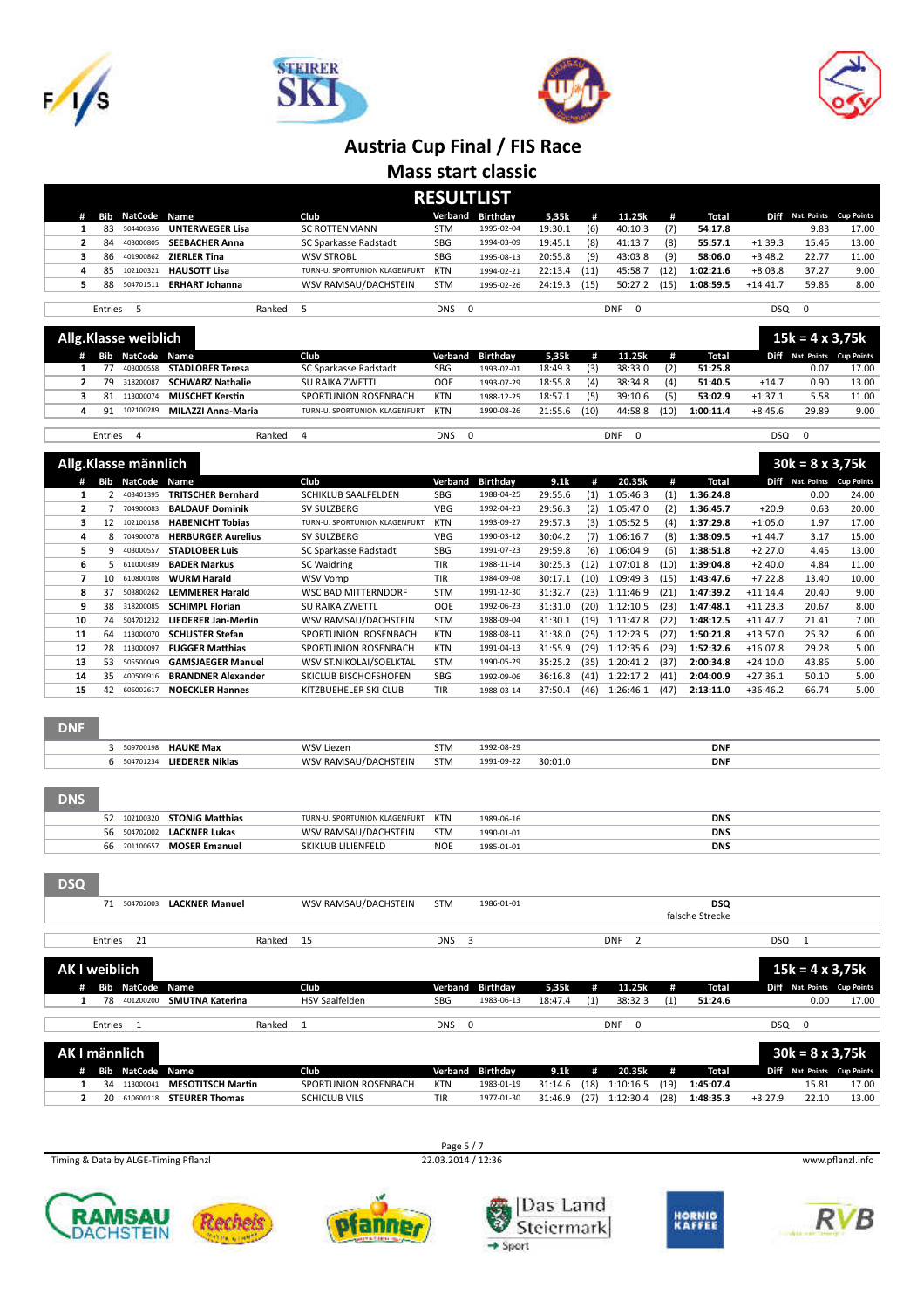







**Mass start classic**

|                          |          |                        |                                               |                                           | <b>RESULTLIST</b>            |                          |                    |              |                           |              |                        |                         |                                                       |               |
|--------------------------|----------|------------------------|-----------------------------------------------|-------------------------------------------|------------------------------|--------------------------|--------------------|--------------|---------------------------|--------------|------------------------|-------------------------|-------------------------------------------------------|---------------|
| #                        |          | <b>Bib NatCode</b>     | Name                                          | Club                                      |                              | Verband Birthday         | 9.1k               | #            | 20.35k                    | #            | Total                  |                         | Diff Nat. Points Cup Points                           |               |
| з                        | 41       | 403401373              | <b>BRUEGGL Stefan</b>                         | SCHIKLUB SAALFELDEN                       | <b>SBG</b>                   | 1983-03-26               | 34:52.9            | (33)         | 1:17:31.5                 | (32)         | 1:56:26.4              | $+11:19.0$              | 36.35                                                 | 11.00         |
| 4                        | 51       | 504700816              | <b>GERHARTER Simon</b>                        | WSV RAMSAU/DACHSTEIN                      | <b>STM</b>                   | 1983-07-11               | 35:38.6            | (37)         | 1:21:53.2                 | (38)         | 2:03:10.4              | $+18:03.0$              | 48.57                                                 | 9.00          |
| 5                        | 70       | 504701157              | <b>PLUT Andreas</b>                           | WSV RAMSAU/DACHSTEIN                      | <b>STM</b>                   | 1974-01-01               | 42:31.5            | (58)         | 1:40:29.7                 | (58)         | 2:31:29.0              | $+46:21.6$              | 99.96                                                 | 8.00          |
| <b>DNF</b>               |          |                        |                                               |                                           |                              |                          |                    |              |                           |              |                        |                         |                                                       |               |
|                          |          | 61 504701704           | <b>WALCHER Christoph</b>                      | WSV RAMSAU/DACHSTEIN                      | <b>STM</b>                   | 1982-11-29               |                    |              |                           |              | <b>DNF</b>             |                         |                                                       |               |
|                          | Entries  | 6                      | Ranked                                        | 5                                         | <b>DNS</b><br>0              |                          |                    |              | <b>DNF</b><br>1           |              |                        | <b>DSQ</b>              | 0                                                     |               |
| <b>AK II weiblich</b>    |          |                        |                                               |                                           |                              |                          |                    |              |                           |              |                        |                         | $15k = 4 \times 3,75k$                                |               |
| #                        |          | <b>Bib NatCode</b>     | Name                                          | Club                                      | Verband                      | <b>Birthday</b>          | 5,35k              | #            | 11.25k                    | #            | <b>Total</b>           |                         | Diff Nat. Points Cup Points                           |               |
| 1                        | 90       | 606003758              | <b>LANER Barbara</b>                          | KITZBUEHELER SKI CLUB                     | TIR                          | 1973-05-08               | 24:18.9            | (14)         | 49:25.2                   | (14)         | 1:06:22.8              |                         | 50.96                                                 | 17.00         |
| $\overline{2}$<br>з      | 89       | 504701231              | <b>LIEDERER Alice</b>                         | WSV RAMSAU/DACHSTEIN                      | <b>STM</b>                   | 1965-01-31               | 24:17.7            | (13)         | 49:24.0                   | (13)         | 1:06:27.7              | $+4.9$                  | 51.24<br>90.95                                        | 13.00         |
|                          | 93       | 504701419              | <b>GREINER Anneliese</b>                      | WSV RAMSAU/DACHSTEIN                      | <b>STM</b>                   | 1968-03-14               | 27:54.5            | (16)         | 57:28.6                   | (16)         | 1:18:07.7              | $+11:44.9$              |                                                       | 11.00         |
|                          | Entries  | 3                      | Ranked                                        | 3                                         | <b>DNS</b><br>0              |                          |                    |              | <b>DNF</b><br>0           |              |                        | <b>DSQ</b>              | 0                                                     |               |
| AK II männlich           |          |                        |                                               |                                           |                              |                          |                    |              |                           |              |                        |                         | $30k = 8 \times 3,75k$                                |               |
| #                        |          | <b>Bib NatCode</b>     | Name                                          | Club                                      | Verband                      | <b>Birthday</b>          | 9.1k               | #            | 20.35k                    | #            | Total                  |                         | Diff Nat. Points Cup Points                           |               |
| ${\bf 1}$                | 33       | 704900005              | <b>BALDAUF Christian</b>                      | SV SULZBERG                               | <b>VBG</b>                   | 1968-07-24               | 31:31.7            | (22)         | 1:10:15.5                 | (18)         | 1:44:21.4              |                         | 14.42                                                 | 17.00         |
| $\overline{2}$<br>3      | 63<br>39 | 504700592<br>403400419 | <b>WALCHER Achim</b><br><b>HOERL Gotthard</b> | WSV RAMSAU/DACHSTEIN                      | <b>STM</b><br><b>SBG</b>     | 1967-12-01<br>1972-06-16 | 30:50.9            | (17)<br>(28) | 1:10:09.4<br>1:12:19.2    | (17)         | 1:46:07.8<br>1:49:31.8 | $+1:46.4$               | 17.64<br>23.81                                        | 13.00         |
| 4                        | 45       | 803500195              | <b>VOGEL Christian</b>                        | SCHIKLUB SAALFELDEN<br>NORDISCHER SKICLUB | <b>WIE</b>                   | 1971-01-01               | 31:48.4<br>36:01.8 | (40)         | 1:20:38.8                 | (26)<br>(36) | 2:00:24.9              | $+5:10.4$<br>$+16:03.5$ | 43.57                                                 | 11.00<br>9.00 |
| 5                        | 50       | 504701389              | <b>HOPMAN Nils</b>                            | WSV RAMSAU/DACHSTEIN                      | <b>STM</b>                   | 1967-02-11               | 35:30.6            | (36)         | 1:20:28.8                 | (35)         | 2:00:25.5              | $+16:04.1$              | 43.58                                                 | 8.00          |
| 6                        | 69       | 500700513              | <b>POLLERUS Bernhard</b>                      | WERKSPORTVEREINIGUNG EISENERZ             | <b>STM</b>                   | 1972-01-04               | 36:17.8            | (42)         | 1:23:49.2                 | (43)         | 2:05:03.2              | $+20:41.8$              | 51.98                                                 | 7.00          |
| 7                        | 54       | 500700584              | <b>AICHMAIER Kurt</b>                         | WERKSPORTVEREINIGUNG EISENERZ             | <b>STM</b>                   | 1971-01-01               | 36:26.0            | (44)         | 1:23:43.7                 | (42)         | 2:06:24.6              | $+22:03.2$              | 54.45                                                 | 6.00          |
| 8                        | 67       | 504701590              | <b>SCHLOEGEL Alfred</b>                       | WSV RAMSAU/DACHSTEIN                      | <b>STM</b>                   | 1965-01-01               | 41:34.5            | (53)         | 1:36:27.5                 | (53)         | 2:26:15.0              | $+41:53.6$              | 90.46                                                 | 5.00          |
| 9                        | 68       | 504701491              | <b>ERLBACHER Herwig</b>                       | WSV RAMSAU/DACHSTEIN                      | <b>STM</b>                   | 1966-01-01               | 41:53.2            | (54)         | 1:36:46.5                 | (55)         | 2:28:58.7              | $+44:37.3$              | 95.41                                                 | 5.00          |
| 10                       | 75       | 504701155              | <b>PILZ Erwin</b>                             | WSV RAMSAU/DACHSTEIN                      | <b>STM</b>                   | 1967-01-01               | 49:37.3            | (59)         | 1:57:45.8                 | (59)         |                        | 2:56:53.1 +1:12:31.7    | 146.06                                                | 5.00          |
| <b>DNF</b><br><b>DNS</b> | 55       | 504700316              | PITZER Jürgen                                 | WSV RAMSAU/DACHSTEIN                      | <b>STM</b>                   | 1965-01-01               | 46:34.4            |              |                           |              | <b>DNF</b>             |                         |                                                       |               |
|                          | 36       | 618500125              | <b>GANNER Norbert</b>                         | TURN- U. SU RAIKA OBERTILLIACH            | TIR                          | 1966-07-11               |                    |              |                           |              | <b>DNS</b>             |                         |                                                       |               |
|                          | 57       | 504701418              | <b>RAGAMM Sepp</b>                            | WSV RAMSAU/DACHSTEIN                      | <b>STM</b>                   | 1964-01-08               |                    |              |                           |              | <b>DNS</b>             |                         |                                                       |               |
|                          |          |                        |                                               |                                           |                              |                          |                    |              |                           |              |                        |                         |                                                       |               |
|                          | Entries  | 13                     | Ranked                                        | 10                                        | $\overline{2}$<br><b>DNS</b> |                          |                    |              | <b>DNF</b><br>1           |              |                        | <b>DSQ</b>              | 0                                                     |               |
| <b>AK III weiblich</b>   |          | # Bib NatCode          | Name                                          | Club                                      | Verband                      | <b>Birthday</b>          | 5,35k              | #            | 11.25k                    | #            | <b>Total</b>           |                         | $15k = 4 \times 3,75k$<br>Diff Nat. Points Cup Points |               |
| 1                        | 92       | 606003601              | <b>EBERL Margit</b>                           | KITZBUEHELER SKI CLUB                     | TIR                          | 1960-06-28               | 30:53.8            | (17)         | 1:04:06.8                 | (18)         | 1:26:11.9              |                         | 118.42                                                | 17.00         |
| $\overline{\mathbf{2}}$  | 95       | 504700144              | <b>KANZIAN Waltraud</b>                       | WSV RAMSAU/DACHSTEIN                      | <b>STM</b>                   | 1957-01-01               | 31:05.7            | (18)         | 1:04:05.5                 | (17)         | 1:26:27.2              | $+15.3$                 | 119.29                                                | 13.00         |
| з                        | 96       | 504700749              | <b>HOEFLEHNER Irene</b>                       | WSV RAMSAU/DACHSTEIN                      | <b>STM</b>                   | 1963-01-01               | 31:19.1            | (19)         | 1:06:06.4                 | (19)         | 1:28:59.8              | $+2:47.9$               | 127.95                                                | 11.00         |
| <b>DNS</b>               |          | 94 504701466           | <b>BOSCH-VISSER Carolin</b>                   | WSV RAMSAU/DACHSTEIN                      | <b>STM</b>                   | 1961-01-01               |                    |              |                           |              | <b>DNS</b>             |                         |                                                       |               |
|                          |          |                        |                                               |                                           |                              |                          |                    |              |                           |              |                        |                         |                                                       |               |
|                          |          | Entries 4              | Ranked                                        | 3                                         | <b>DNS</b><br>$\mathbf{1}$   |                          |                    |              | <b>DNF</b><br>$\mathbf 0$ |              |                        | <b>DSQ</b>              | $\mathbf 0$                                           |               |
|                          |          | AK III männlich        |                                               |                                           |                              |                          |                    |              |                           |              |                        |                         | $30k = 8 \times 3,75k$                                |               |
|                          |          | # Bib NatCode          | Name                                          | Club                                      | Verband                      | <b>Birthday</b>          | 9.1k               | #            | 20.35k                    | #            | <b>Total</b>           |                         | Diff Nat. Points Cup Points                           |               |
| 1                        |          | 40 606003406           | <b>EHRENSPERGER Toni</b>                      | KITZBUEHELER SKI CLUB                     | TIR                          | 1962-03-29               | 35:59.6            | (38)         | 1:22:16.7                 | (40)         | 2:03:03.7              |                         | 48.37                                                 | 17.00         |
| $\overline{2}$           |          | 58 504701701           | <b>WALCHER Heinz</b>                          | WSV RAMSAU/DACHSTEIN                      | <b>STM</b>                   | 1961-01-05               | 38:18.8            |              | $(47)$ 1:26:29.0          | (45)         | 2:08:33.2              | $+5:29.5$               | 58.34                                                 | 13.00         |
| з                        |          | 46 606002479           | <b>GIANMOENA Hannes</b>                       | KITZBUEHELER SKI CLUB                     | TIR                          | 1963-02-24               | 38:55.2            |              | $(49)$ 1:28:34.5          | (48)         | 2:13:12.3              | $+10:08.6$              | 66.78                                                 | 11.00         |
| 4                        |          | 74 504700130           | <b>HOEFLEHNER Manfred</b>                     | WSV RAMSAU/DACHSTEIN                      | STM                          | 1961-01-01               | 39:32.3            |              | $(50)$ 1:30:33.9          | (50)         | 2:14:55.0              | $+11:51.3$              | 69.89                                                 | 9.00          |
| 5                        | 49       | 504000905              | <b>VOGEL Werner</b>                           | <b>WSV MURAU</b>                          | <b>STM</b>                   | 1948-01-01               | 38:24.3            | (48)         | 1:29:22.9                 | (49)         | 2:16:15.7              | $+13:12.0$              | 72.33                                                 | 8.00          |
| 6                        |          | 44 606003420           | <b>EBERL Josef</b>                            | KITZBUEHELER SKI CLUB                     | TIR                          | 1957-09-18               | 40:00.4            |              | $(51)$ 1:34:09.9          | (51)         | 2:21:42.4              | $+18:38.7$              | 82.21                                                 | 7.00          |
| $\overline{7}$           | 73       | 504700093              | <b>FISCHBACHER Toni</b>                       | WSV RAMSAU/DACHSTEIN                      | <b>STM</b>                   | 1963-01-01               | 41:54.2            |              | $(55)$ 1:36:45.1          | (54)         | 2:28:58.8              | $+25:55.1$              | 95.41                                                 | 6.00          |



Page 6 / 7<br>22.03.2014 / 12:36